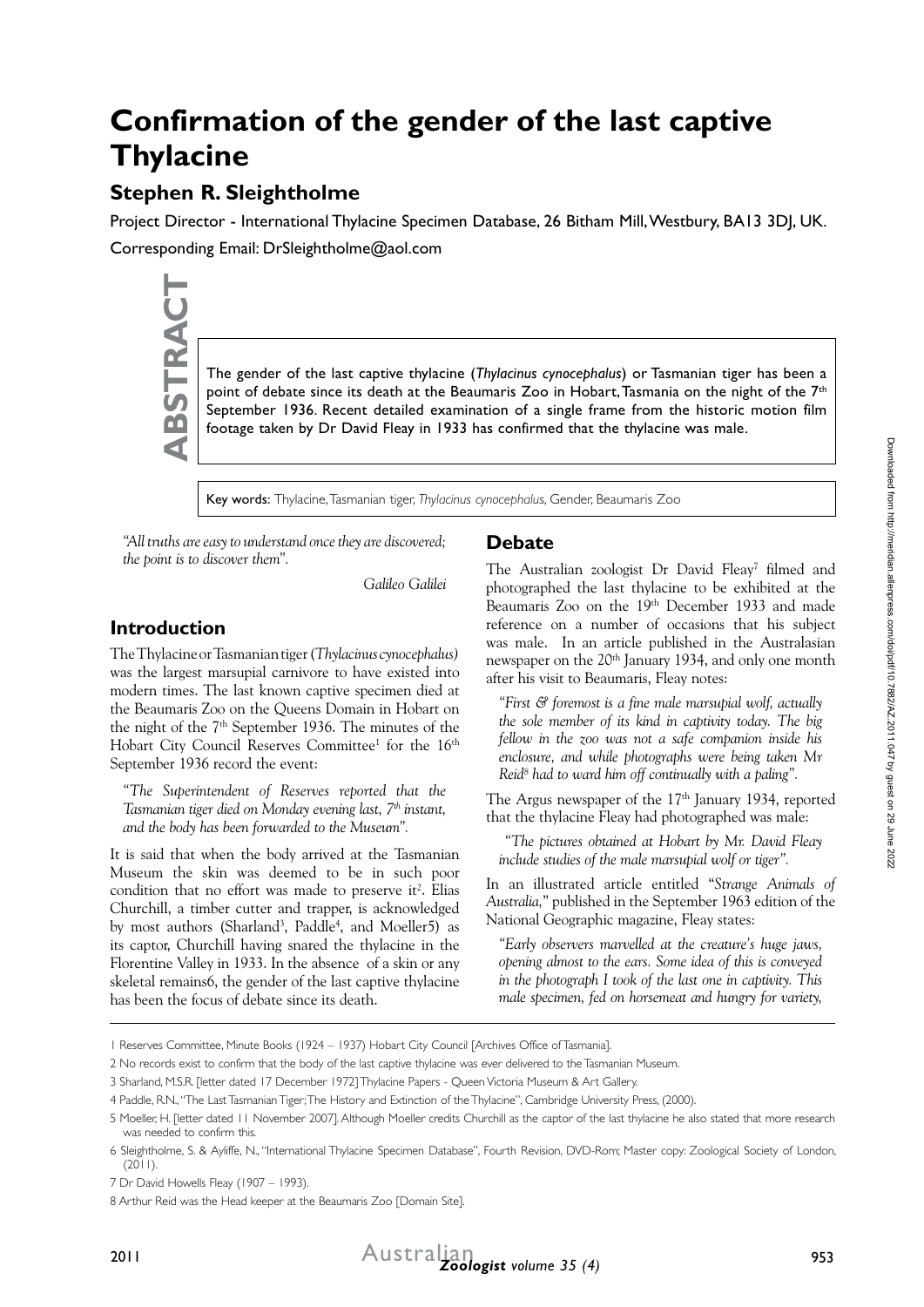*sided up to me as I knelt in his cage and slyly attempted to add my leg to his bill of fare".*

The opposite point of view, championed by Bob Paddle in his book *The Last Tasmanian Tiger - The History and Extinction of the Thylacine,* was that the last captive specimen was female. Paddle contends that none of the known photographs or indeed the Fleay film footage provide any indication that the thylacine was male. He notes that the scrotal sac of the male thylacine is pendulous and normally fairly evident when the animal is relaxed, and argues that it is reasonable to assume that the absence of such an obvious sign of maleness implies that the thylacine was female. Paddle states with reference to the Fleay film and to the photographs he credits as being those of the last captive specimen:

*"At this stage it is worth introducing the idea that if the last thylacine specimen was genuinely called 'Benjamin'9 , then a dreadful accident must have happened to him in his youth. Male mammals frequently display important sexual characteristics in the vicinity of their hind legs. Although male thylacine possessed a pouch in which the testes were often carried, they were never permanently hidden from view. There is no evidence of the presence of testes in any of the surviving film or still photographs of the last thylacine specimen, these records suggest, in parallel with the size and shape of the head and body, that the last thylacine specimen was a mature, but still relatively young, adult female".*

#### **Anatomy**

Frank E. Beddard (1891), prosector to the Zoological Society in London, dissected a male thylacine<sup>10</sup> and described both the brain and scrotal pouch in the Proceedings of the Zoological Society. Beddard was surprised to find a rudimentary pouch present in the male but recalled that Sir Richard Owen had observed this feature many years previously. Reginald I. Pocock (1926) in his paper "*The External Characteristics of Thylacinus*" published in the Proceedings of the Zoological Society states:

*"The function of the scrotal pouch is to prevent the violent swinging of the scrotum which would take place if there*  was no restraint upon its movement when the thylacine was in swift pursuit of its prey. That injury to the testes *might result from this swinging is suggested by the length and slenderness of the stalk like proximal portion of the scrotum by which the globular, testicular distal portion is suspended from the abdomen. Although in the Thylacinus the scrotal pouch both in its structure and position recalls the mammary pouch of the female, it is doubtful, in my opinion, if the two can be regarded as homologous structures".* 

The scrotal sac of the thylacine was sparsely covered with hair, possessed numerous sweat glands, and unlike that of its placental counterparts sat in a rudimentary cuplike pouch positioned anterior to the penis and centrally between the rear legs.



Figure I. Preparation of the scrotal sac and pouch of the male thylacine Specimen: NMA 1984.0010.0706 MacKenzie Collection. Photo courtesy: National Museum of Australia. Source: International Thylacine Specimen Database [2011].

This can be clearly seen in a "wet" specimen of the scrotal sac within its pouch in the collection of the National Museum of Australia (see Fig.1). The cremaster muscle supported the scrotum by contracting and holding it tight against the body during cold weather and at times of stress, but relaxing and allowing the scrotum to fall when the weather was warm or after periods of strenuous activity. The pouch would have offered protection to the scrotum when hunting and undoubtedly had a role to play in thermoregulatory function. Contraction of the cremaster would also occur during moments of extreme fear, possibly to prevent injury to the testes when dealing with a fight or flight response.

### **Fleay's film evidence**

Fleay's historic film footage of the last captive thylacine runs for  $45$  seconds<sup>11</sup> during which time the subject is seen seated, walking around the perimeter of its enclosure, yawning (exposing its impressive gape), sniffing the air, scratching itself (in the same manner as would a dog),

<sup>9</sup> There is no evidence to support the belief that the last captive thylacine was named Benjamin.

<sup>10</sup> Thylacine exhibited at the London Zoo from 14th November 1884 until 5th February 1890.

<sup>11</sup> Source copy - http://www.naturalworlds.org/thylacine/films/flv/film\_5.htm.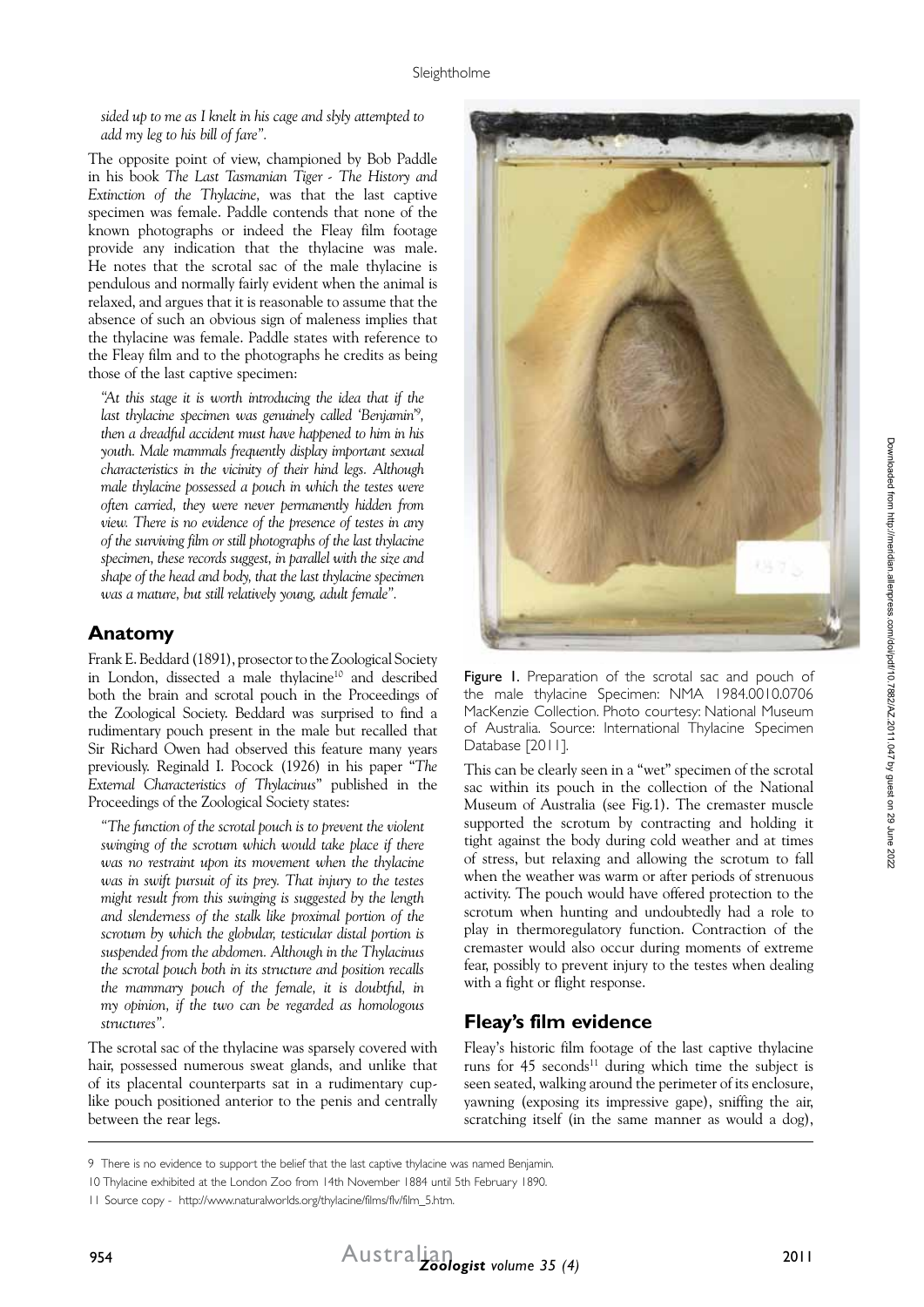and lying down. At first view, there is as Paddle advocates, no evidence to suggest the animal is male. David Fleay entered the thylacine enclosure at the Beaumaris Zoo accompanied by the Head Keeper Arthur Reid to record his short film and to take a series of photographs. The presence of a stranger in such close proximity, together with all the cumbersome camera equipment, would no doubt have stressed the thylacine. As stated earlier, Fleay received a bite to his buttock from the thylacine during filming. The bite and the wide gape response seen on the film were guarded warnings that his presence was not welcome. In periods of stress, the scrotum would

have been held tightly in the pouch and this would make casual observation of gender difficult. Assuming this to be so in the Fleay film, it would be improbable for evidence of gender to be observed when the thylacine was walking around its enclosure. This narrows the sections of film to two or three short sequences when the thylacine was either seated or lying down where evidence of gender could be sought. In one of these sequences, comprising 36 frames and commencing 18 seconds into the film (duration 1.5 seconds at 24fps), the thylacine is observed in a seated position in the act of displaying its gape. At this point its lower abdomen is clearly visible (see Fig.2, I - VI).



Figure 2. (I -VI) Seated gape sequence of 6 stills. Film courtesy: David Fleay Trustees

Australian *Zoologist volume 35 (4)* <sup>2011</sup>